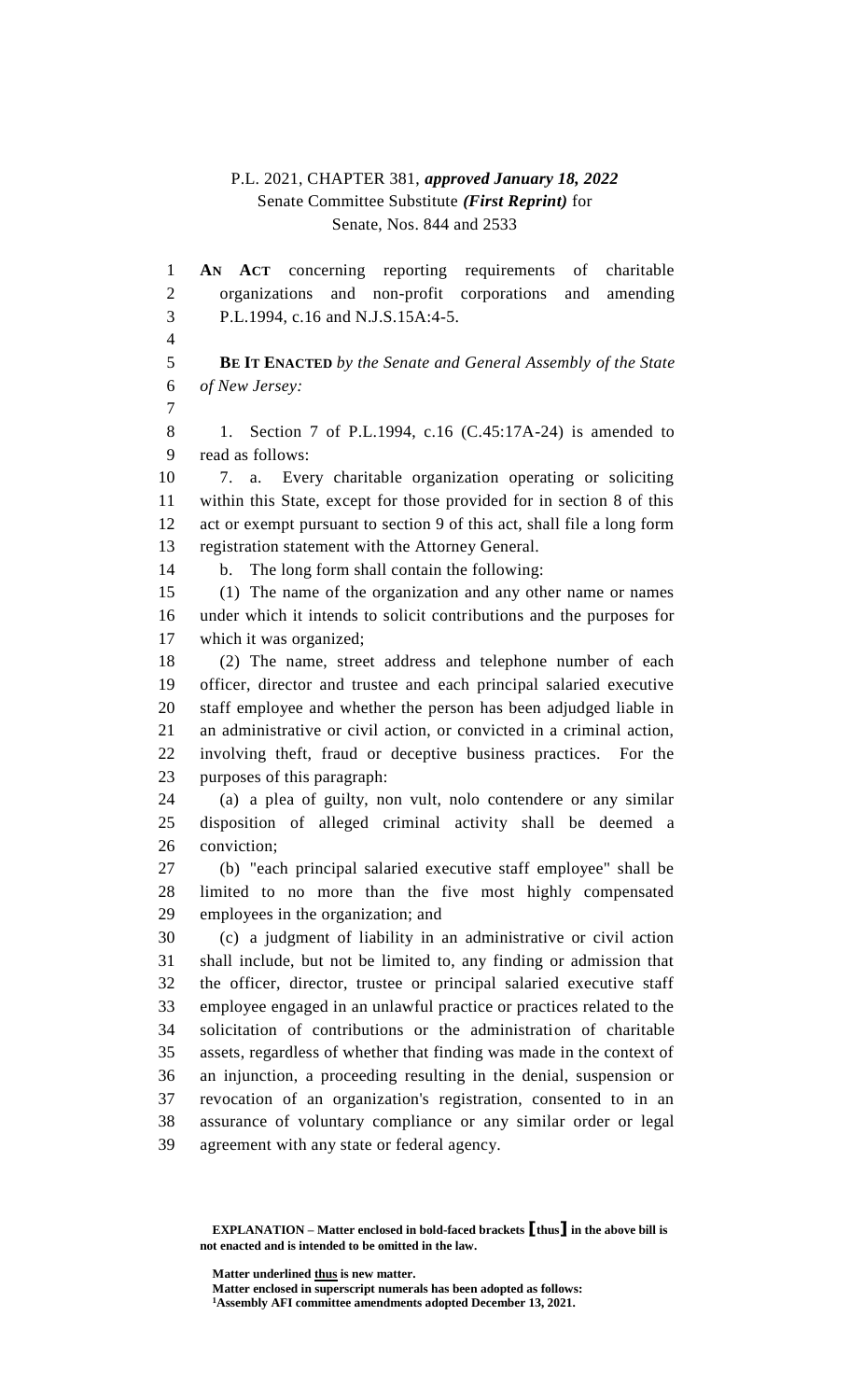(3) A copy of the most recent Internal Revenue Service Form 990 and Schedule A (990) for every registrant if the organization filed these forms;

 (4) A clear description of the specific programs and charitable purpose for which contributions will be used and a statement whether such programs are planned or are in existence;

 (5) A statement disclosing pertinent information concerning whether any of the organization's officers, directors, trustees or principal salaried executive staff employees as defined in subparagraph (b) of paragraph (2) of subsection b. of this section:

 (a) Are related by blood, marriage or adoption to each other or to any officers, agents or employees of any fund raising counsel or independent paid fund raiser under contract to the organization, or are related by blood, marriage or adoption to any chief executive employee, any other employee of the organization with a direct financial interest in the transaction, or any partner, proprietor, director, officer, trustee, or to any shareholder of the organization with more than a two percent interest of any supplier or vendor providing goods or services to the organization and, if so, the name and business and home address and telephone number of each related party; or

 (b) Have a financial interest in any activity engaged in by a fund raising counsel or independent paid fund raiser under contract to the organization or any supplier or vendor providing goods or services to the organization and, if so, the name and business address and telephone number of each interested party.

 (6) The amount of any grant or financial assistance from any agency of government in its preceding fiscal year;

 (7) A statement setting forth the place where and the date when the organization was legally established and the form of the organization;

 (8) The principal street address and telephone number of the organization and the address and telephone number of each office in this State. If the organization does not maintain an office in this State, the name and address of the individual having custody of its financial records pertaining to operations or solicitations in this State shall be disclosed;

 (9) The name, street address and telephone number of each affiliate which shares in the contributions or other revenue raised in this State;

(10) The date when the organization's fiscal year ends;

(11) A statement whether:

 (a) The organization is authorized by any other state to solicit contributions and, if so, a listing of the states in which authorization has been obtained;

 (b) The organization is or has ever been enjoined in any jurisdiction from soliciting contributions or has been found to have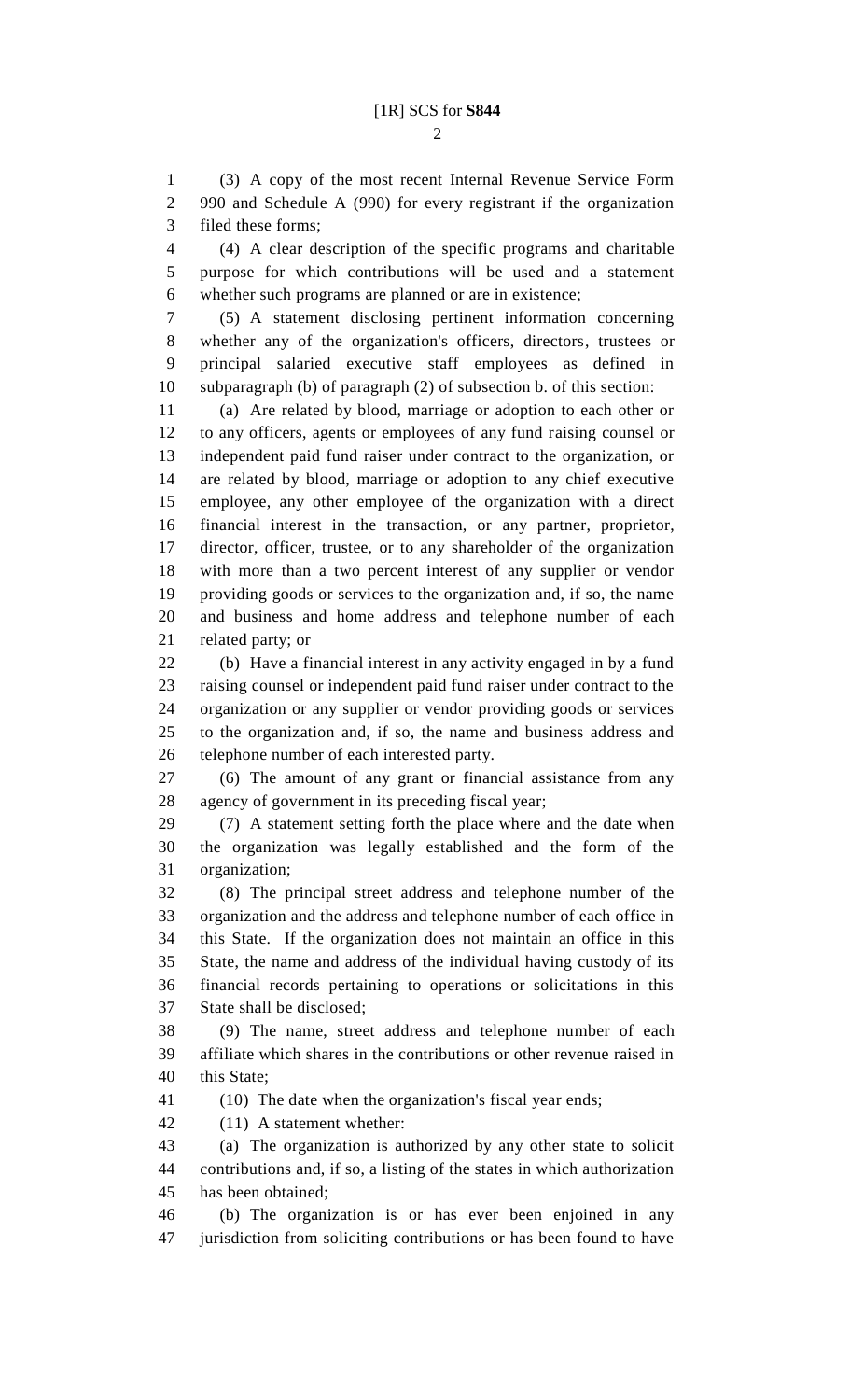engaged in unlawful practices in the solicitation of contributions or 2 the administration of charitable assets;

 (c) The organization's registration has been denied, suspended or revoked by any jurisdiction, together with the reasons for that denial, suspension or revocation; and

 (d) The organization has voluntarily entered into an assurance of voluntary compliance agreement or any similar order or legal agreement with any jurisdiction or federal agency or officer;

 (12) Whether the organization intends to solicit contributions from the general public; and

 (13) Any other information as may be prescribed by rules adopted by the Attorney General. In prescribing the requirements of the long form, the Attorney General shall permit a charitable organization to incorporate by reference any information reported by the organization on its Service Form 990 and Schedule A (990).

 c. With initial registration only, every charitable organization required to file a long form registration shall also file a copy of the organization's charter, articles of organization, agreement of association, instrument of trust, constitution or other organizational instrument and bylaws, and a statement setting forth the organization's tax exempt status with copies of federal or state tax exemption determination or exemption ruling letters; provided that any changes in the accuracy of this information shall be reported to the Attorney General pursuant to subsection e. of section 14 of this act.

 d. (1) Every charitable organization required to file a long form registration shall file an annual financial report with the Attorney General. The annual financial report shall include: a balance sheet; a statement of support revenue, expenses and changes in fund balance; a statement of functional expenses at least divided into program, management, general, and fund raising; and such other information as the Attorney General shall by rule require.

 (2) The annual financial report of every charitable organization which received gross revenue in excess of **[**\$250,000**] 1 [**\$500,000**]** 36 \$1,000,000<sup>1</sup> in monetary donations, or any greater amount that the Attorney General may prescribe by regulation, during its most recently completed fiscal year shall be accompanied by: (a) a financial statement prepared in accordance with generally accepted accounting principles or other comprehensive basis of accounting approved for use by the Attorney General by regulation which has been audited in accordance with generally accepted auditing standards by an independent certified public accountant; and (b) any management letters prepared by the auditor in connection with the audit commenting on the internal accounting controls or management practices of the organization.

 The annual financial reports of all organizations receiving more than \$25,000 but less than **[**\$250,000**] 1 [**\$500,000**]** \$1,000,000**<sup>1</sup>** in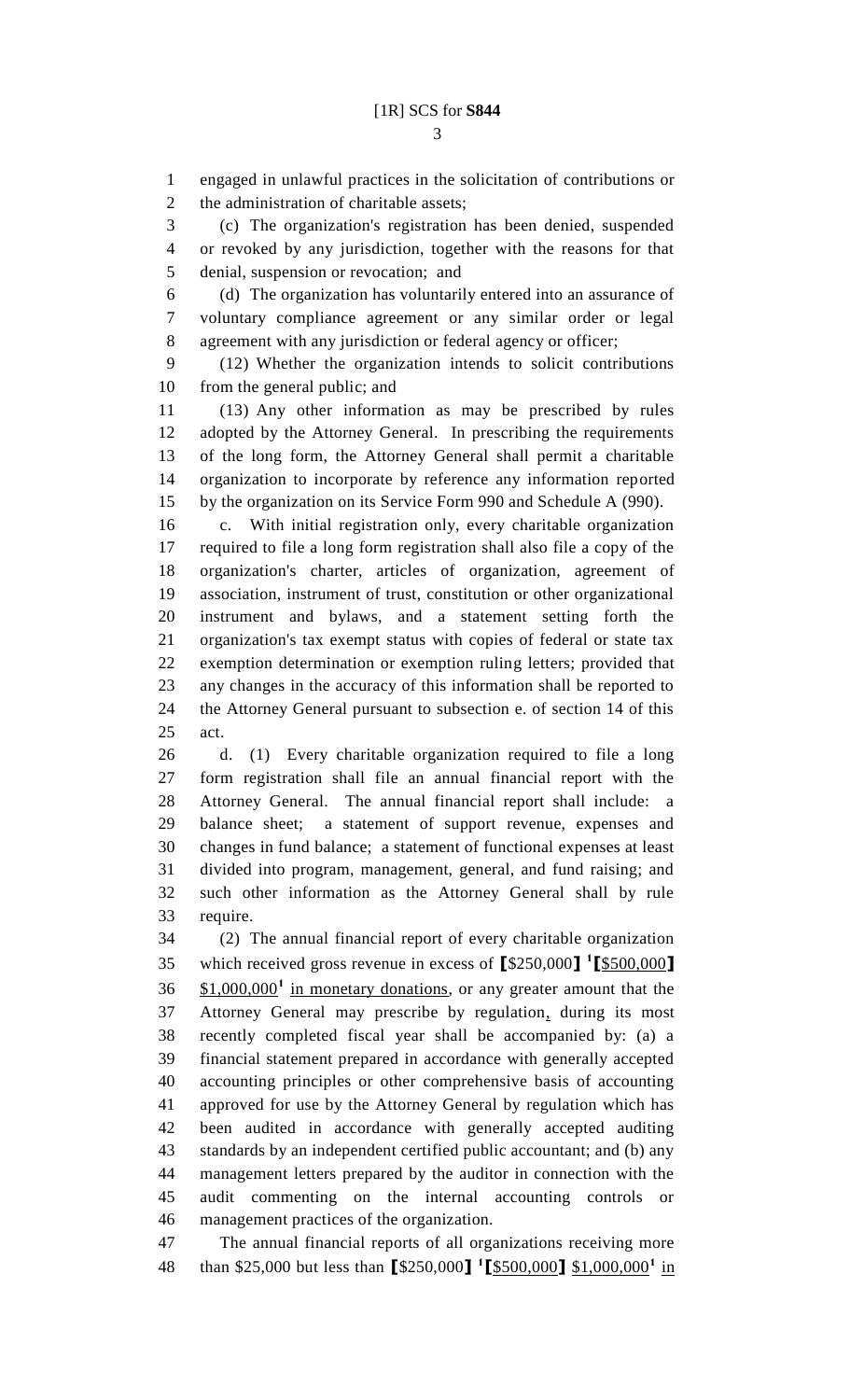monetary donations, or any greater amount that the Attorney General may prescribe by regulation, shall be certified by the organization's president or other authorized officer of the organization's governing board and at the request of the Attorney General, the organization shall submit: (a) a financial statement prepared in accordance with generally accepted accounting principles or other comprehensive basis of accounting approved for use by the Attorney General by regulation which has been audited in accordance with generally accepted auditing standards by an independent certified public accountant; and (b) any management letters prepared by the auditor in connection with the audit commenting on the internal accounting controls or management practices of the organization.

14 Notwithstanding any other provision of law to the contrary, non- monetary donations in the form of in-kind contributions directly related to any stated purpose or mission of the charitable organization, including food for food pantries or food banks, supplies for shelters, and such other forms of in-kind contributions as may be permitted by the Attorney General, shall not constitute gross revenue with respect to the requirement of an annual financial 21 report with a financial statement audited by an independent certified public accountant under this subsection. In addition to any other requirement under this subsection, annual financial reports and statements shall include a summary of all non-monetary in-kind contributions and the value attributed to those contributions.

 (3) The Attorney General may accept a copy of a current financial report previously prepared by a charitable organization for another state agency or officer in compliance with the laws of that state, provided that the report filed with the other state agency or officer shall be substantially similar in content to the report required by this subsection.

 (4) An independent member agency of a federated fund raising organization shall independently comply with the provisions of this subsection.

 e. In order to register its qualified local units pursuant to subsection d. of section 9 of this act, a parent organization registered pursuant to this section shall include with its initial registration and annual renewal statement a separate statement that provides the following:

 (1) The name, principal street address, and phone number of all local units within this State that it is registering;

 (2) The amount of gross contributions received by each such unit and the purpose or purposes for which these funds were raised in the preceding fiscal year; and

 (3) A statement asserting that each such local unit has provided the parent organization with a written statement reporting the information included on its behalf and asserting that the local unit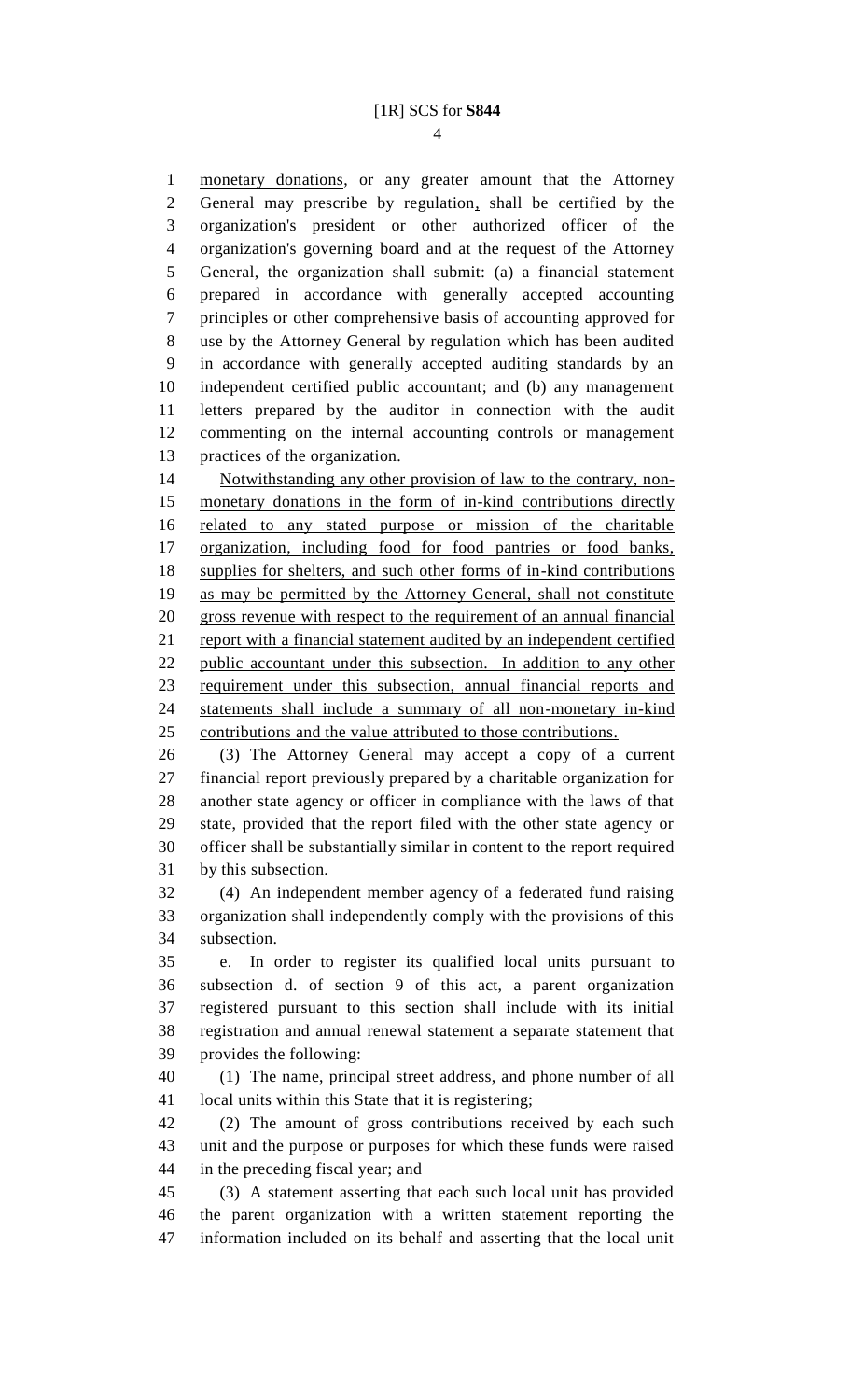meets all of the requirements of subsection d. of section 9 of this act.

 f. Any management letters prepared by the auditor in connection with the audit commenting on the internal accounting controls or management practices of the organization submitted pursuant to paragraph (2) of subsection d. of this section shall not be considered a public record under P.L.1963, c.73 (C.47:1A- 1 et seq.) or P.L.2001, c.404 (C.47:1A-5 et al.), shall not be made available for public inspection nor used for a purpose inconsistent with P.L.1994, c.16 (C.45:17A-18 et seq.), and shall be removed from the record in the custody of the Attorney General at such time that such information is no longer necessary for the enforcement of that act. The records required pursuant to this section shall be maintained for a period of at least three years after the end of the period of time to which they relate.

(cf: P.L.2005, c.283, s.3)

2. N.J.S.15A:4-5 is amended to read as follows:

 15A:4-5. a. Every domestic corporation and every foreign corporation authorized to conduct activities in this State shall file in the office of the State Treasurer, within the time prescribed by this section, an annual report, executed on behalf of the corporation, setting forth:

 (1) the name of the corporation and, in the case of a foreign corporation, the jurisdiction of its incorporation;

 (2) the address, including the actual location as well as postal designation, if different, of the registered office of the corporation in this State, and the name of its registered agent in this State at that address, and, if a foreign corporation, the address of its main or headquarters office; and

 (3) the names and addresses of the trustees and the officers of the corporation, which addresses shall be either the residence address of that person or other address where that person regularly receives mail and which is not the address of the corporation.

 b. The State Treasurer shall designate a date for filing annual reports for each corporation required to submit a report pursuant to this section and shall annually notify the corporation of the date so designated not less than 60 days prior to that date. The corporation shall file the report within 30 days before or within 30 days after the date so designated. If the date so designated is not more than six months after the date on which an annual report pursuant to the provisions of prior law was filed or on which the certificate of incorporation became effective, the corporation shall not be required to file an annual report until one year after the first occurrence of the date so designated.

 c. If the report is not filed for two consecutive years, the certificate of incorporation of the corporation or the certificate of authority of a foreign corporation shall, after written demand for the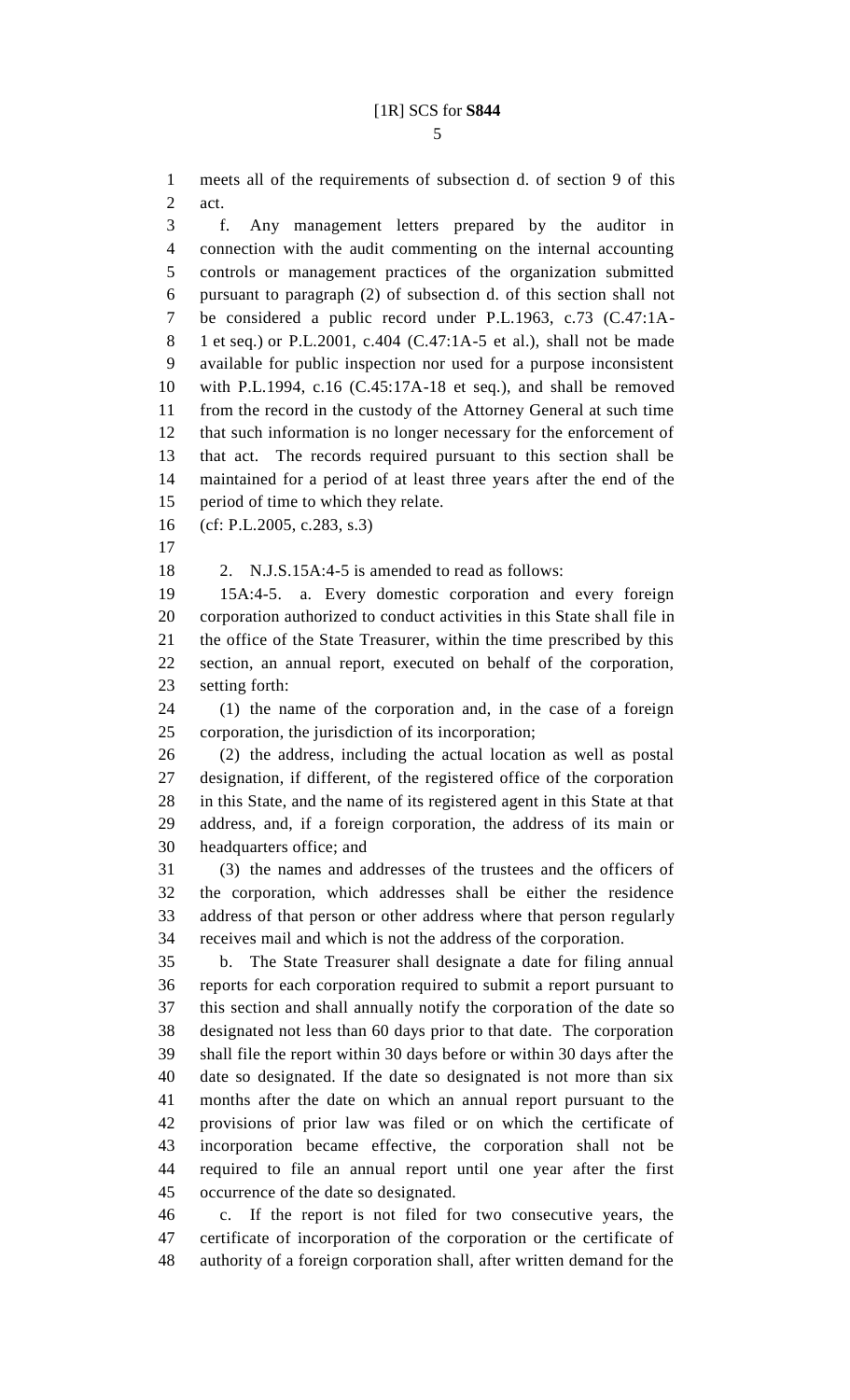## [1R] SCS for **S844**

 reports by the State Treasurer by certified mail addressed to the corporation at the last address appearing of record in the office of the State Treasurer, be revoked for the failure to file reports. No corporation shall be subject to the revocation of its certificate of incorporation or its certificate of authority if it shall, within 60 days after the written demand, file the reports required by law and pay to the State Treasurer the fee provided by law for the filing of each report. Any corporation having its certificate of incorporation or its certificate of authority revoked may cause a reinstatement of the certificate upon payment to the State Treasurer of: the fee then payable upon the filing of the certificate of incorporation; a current annual report fee; and payment of a reinstatement filing assessment as set forth in N.J.S. 15A:15-1. The reinstatement relates back to the date of issuance of the proclamation revoking the certificate of incorporation or the certificate of authority and shall validate all actions taken in the interim. In the event that in the interim the corporate name has become unavailable, the State Treasurer shall issue the certificate upon, in the case of a domestic corporation, the filing of an amendment to its certificate of incorporation to change the corporate name to an available name, and, in the case of a foreign corporation, the filing of an amended certificate of authority adopting an alternate name. The State Treasurer shall provide the forms necessary to effect annual report reinstatements. d. The State Treasurer shall furnish annual report forms, shall keep all the reports and shall prepare an alphabetical index thereof. The reports and index shall be open to public inspection at proper hours. e. The State Treasurer shall allow any annual report that is designated to be filed while Executive Order 103 of 2020 remains in effect, or up to 180 days after its conclusion, to be filed up to 180 days after the conclusion of that executive order, without requiring the corporation to pay any penalty or additional fee other than the annual filing fee. The State Treasurer shall not require any corporation to pay its filing fee in advance of the date the annual report is filed pursuant to this subsection. (cf: P.L.2019, c.149, s.4) 3. Section 6 of P.L.1994, c.16 (C.45:17A-23) is amended to read as follows: 6. a. A charitable organization, unless exempted from registration requirements pursuant to section 9 of this act, shall file a registration statement with the Attorney General on forms prescribed by the Attorney General. b. It shall be unlawful for any charitable organization to solicit contributions or have contributions solicited in its behalf before the Attorney General has been given the opportunity to review the

 registration statement pursuant to section 5 of this act. A renewal statement must be filed annually within six months after the close